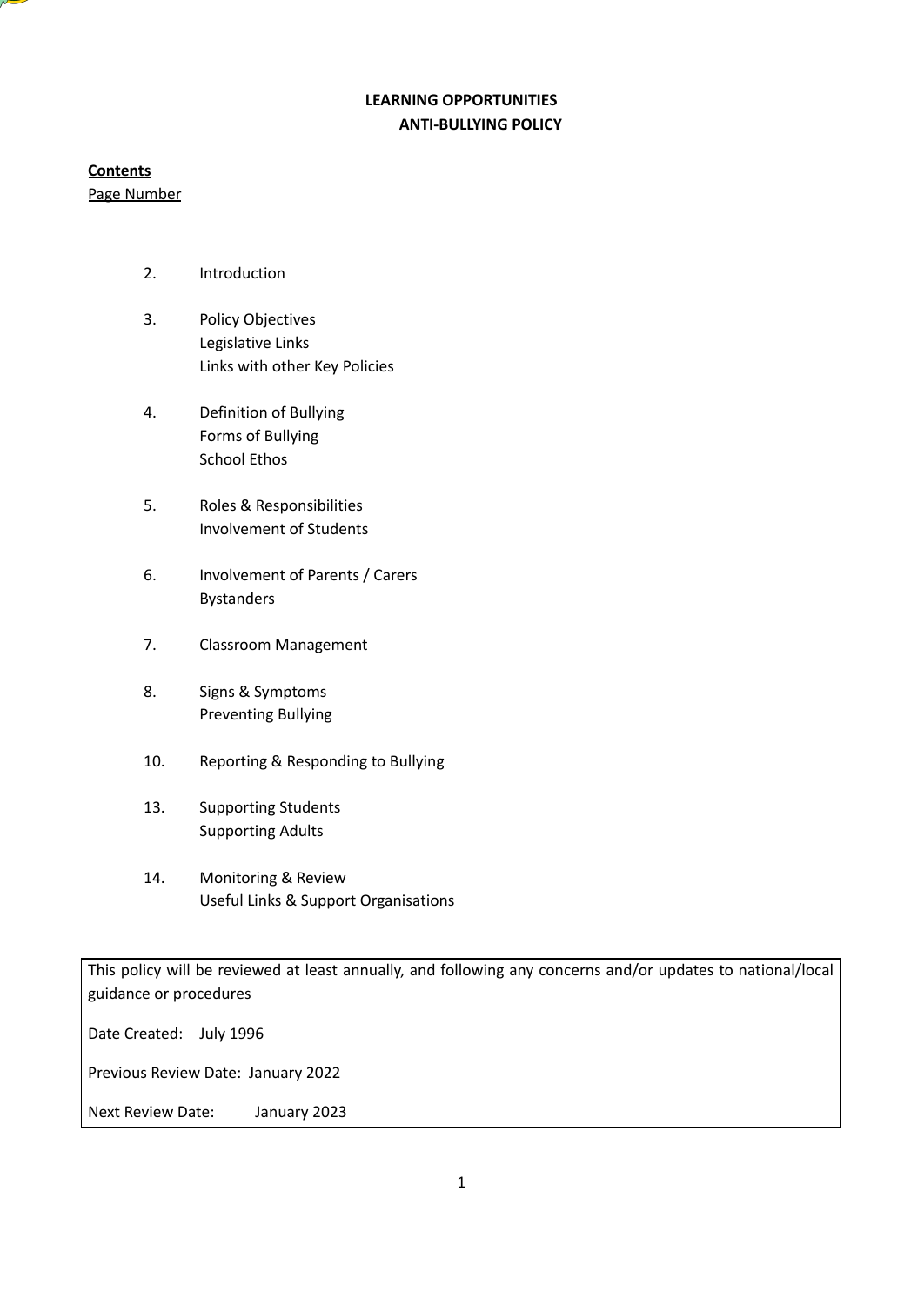#### **INTRODUCTION**

This policy is based on DfE guidance "Preventing and Tackling Bullying" July 2017 and supporting documents. It also considers the DfE statutory guidance "Keeping Children Safe in Education" 2021 and 'Sexual violence and sexual harassment between children in schools and colleges' guidance. The setting has also read Children's "Cyberbullying: Understand, Prevent and Respond: Guidance for Schools".

Learning Opportunities is committed to providing a caring, friendly and safe environment for all students so they can learn in a relaxed and secure atmosphere where they feel safe. We believe that no student deserves to suffer the pain and indignity that bullying can cause, and recognise the negative impact bullying has on the educational experiences and wider development of students. We therefore provide an environment in which all students are able to prosper without feeling in any way intimidated by the behaviour of others.

Bullying of any kind is not tolerated at our school. If bullying does occur, all students know how to report it, and know that incidents will be dealt with promptly, consistently and effectively. We encourage anybody that knows bullying is happening to tell a member of staff, or to report it to school anonymously if they prefer.

Learning Opportunities recognise that students are bullied for a variety of reasons – and for no reason. It is among the top concerns that parents / carers have about their children's safety and well-being, it is also a top concern of children and young people themselves.

Bullying makes the lives of its victims a misery: it undermines their confidence and self esteem and destroys their sense of security. We acknowledge that bullying (including cyberbullying) is listed as an indicator for emotional abuse, and that Peer-on-Peer abuse is likely to include bullying including cyberbullying, prejudice-based and discriminatory bullying.

Staff recognise that relationships amongst our student group can be very complicated, and that many have been victims of physical, sexual, and / or emotionally bullying. Research indicates that frequently the bullied becomes the bully!

Inappropriate relationships have the potential to be damaging to the emotional, physical and psychological health, and educational development of individuals. Bullying can be direct or indirect, and can take many forms – exclusion from the group can be as devastating for a student with a sensitive temperament, as a physical assault can be against another.

Discrimination at any level is unacceptable; staff will therefore challenge all forms of bullying including racial harassment and that related to sexual orientation.

High staffing levels ensure effective supervision of students; however, we recognise that it is impossible to prevent bullying by supervision alone. Emphasis is therefore also placed on creating an ethos in which bullying is unacceptable and openly discussed. Consistent support and encouragement ensures students feel confident that their concerns will be taken seriously, and will be dealt with in a calm and fair manner.

In acknowledgement of our legal duty to prevent bullying, our policy will identify procedures designed to bring to the attention of staff, students and parent / carers a clear system of effective response, monitoring and evaluation. Details of which will be well publicised throughout the school.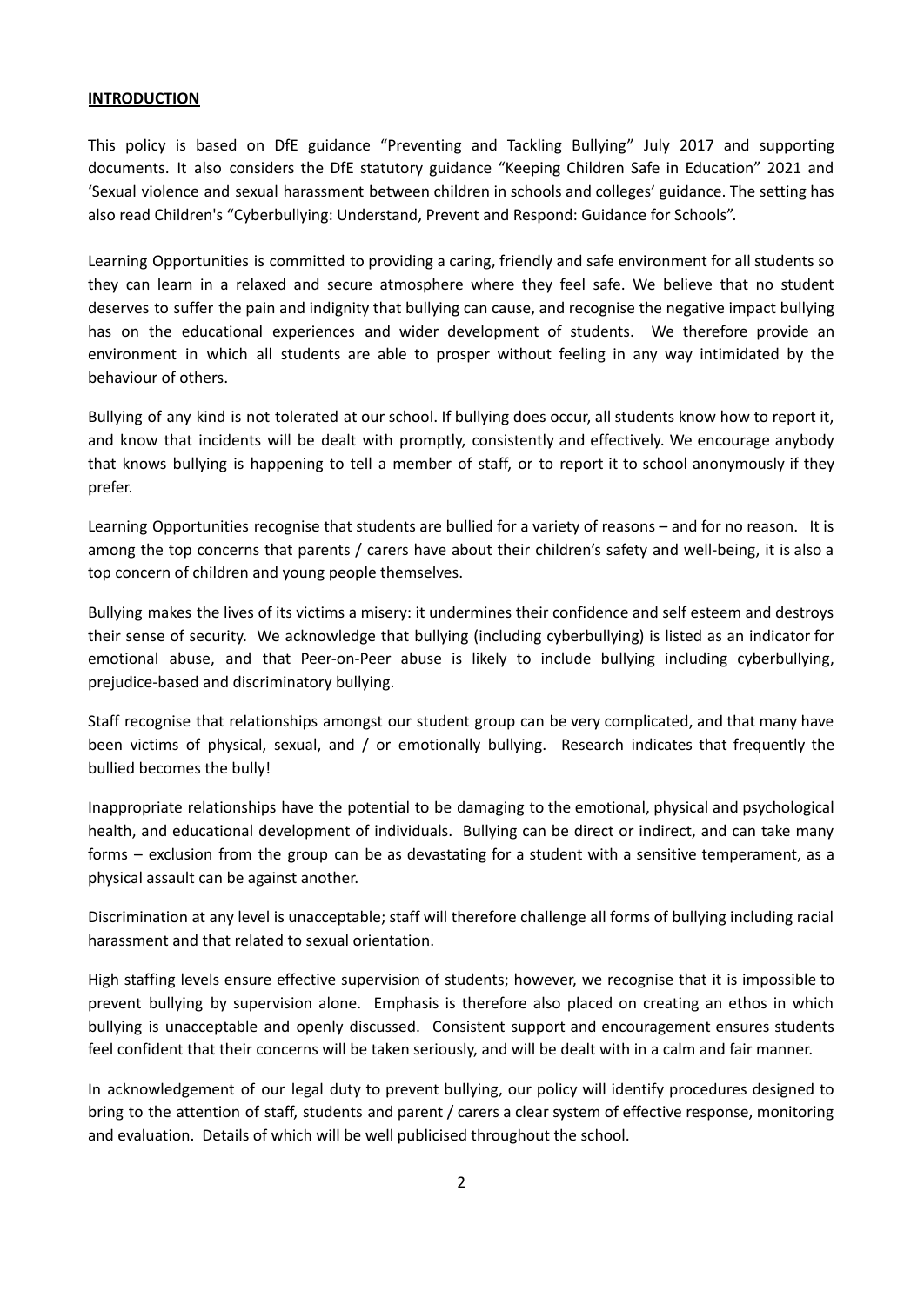This policy is available via our school website for parents / carers and staff to view as needed. It is also accessible to all staff via the 'Policies' folder on the shared area of the school network. Students have access to our child-friendly policy, which is displayed in poster form throughout the school.

### **POLICY OBJECTIVES**

This policy outlines what Learning Opportunities will do to prevent and tackle all forms of bullying, and has been adopted with the involvement of the whole school community.

This policy aims to ensure that all:

- Staff, students and parents / carers have an understanding of the definition of bullying, know the school policy on bullying and follow agreed procedures when bullying is reported.
- Parents / carers and prospective parents / carers are aware that the policy is available on our website – www.learningopps.org.
- Students know what to do when bullying occurs.
- Students and parents / carers are assured that they will be supported when bullying is reported.

### **LEGISLATIVE LINKS**

There are a number of pieces of legislation which set out measures and actions for schools in response to bullying, as well as criminal and civil law. These may include (but are not limited to):

- The Education and Inspection Act 2006, 2011
- The Equality Act 2010
- The Children Act 1989
- The Education (Independent School Standards) Regulations 2014 & DfE 2019 Guidance
- Protection from Harassment Act 1997
- The Malicious Communications Act 1988
- Public Order Act 1986
- The Computer Misuse Act 1990

### **LINKS WITH OTHER KEY SCHOOL POLICIES & PRACTICES**

This policy links with a number of other school policies, practices and action plans including:

- **•** Positive Behaviour policy
- Complaints policy
- Safeguarding and child protection policies
- Confidentiality policy
- Equal Opportunities
- Online Safety and Acceptable Use Policies (AUPs)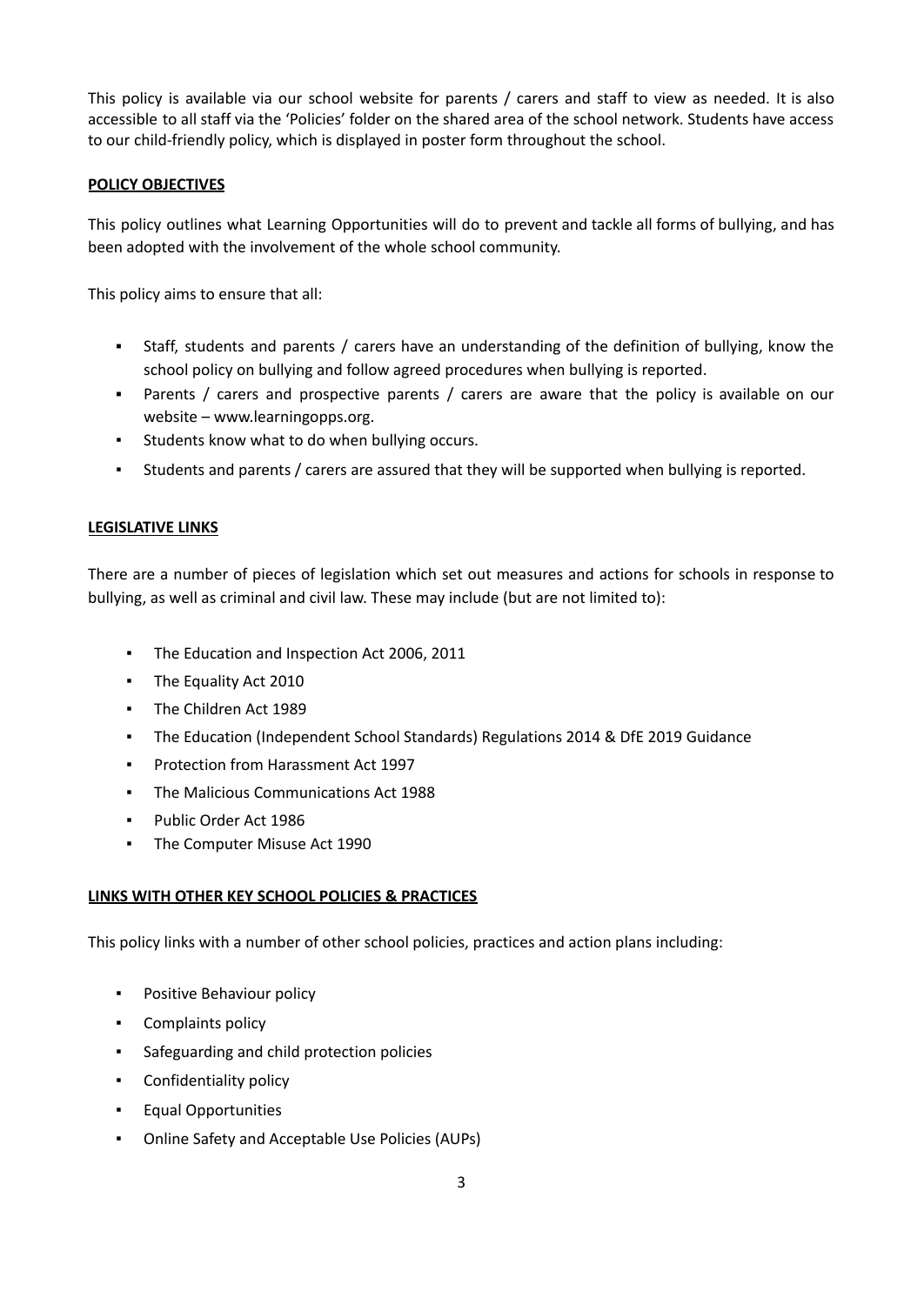▪ Curriculum Policies such as PSHCE and Computing

## **DEFINITION OF BULLYING**

- Bullying is "behaviour by an individual or a group, repeated over time that intentionally hurts another individual either physically or emotionally". (DfE "Preventing and Tackling Bullying", July 2017)
- Bullying can take many forms and can include: name calling, taunting, mocking, making offensive comments; kicking; hitting; taking belongings; producing offensive graffiti; gossiping; excluding people from groups and spreading hurtful and untruthful rumours.
- This includes the same unacceptable behaviours expressed online, sometimes called online or cyberbullying. This can include: sending offensive, upsetting and inappropriate messages by phone, text, instant messenger, through gaming, websites, social media sites and apps, and sending offensive or degrading photos or videos.
- It can be aimed at certain groups, for example because of race, religion, gender or sexual orientation
- Bullying can be a form of peer on peer abuse and can be emotionally abusive. It can cause severe and adverse effects on children's emotional development.

## **FORMS OF BULLYING COVERED BY THIS POLICY**

Bullying can happen to anyone. This policy covers all types of bullying including:

- Bullying related to physical appearance
- Bullying of young carers, children in care or otherwise related to home circumstances
- Bullying related to physical/mental health conditions
- Physical bullying
- Emotional bullying
- Sexual bullying
- Bullying via technology (cyberbullying), including sexualised online bullying
- Prejudicial bullying (against people/pupils with protected characteristics): Bullying related to race, religion, faith and belief and for those without faith Bullying related to ethnicity, nationality or culture Bullying related to Special Educational Needs or Disability (SEND) Bullying related to sexual orientation (homophobic/biphobic bullying) Gender based bullying, including transphobic bullying Bullying against teenage parents (pregnancy and maternity under the Equality Act)

## **SCHOOL ETHOS**

Learning Opportunities recognises that bullying, especially if left unaddressed, can have a devastating effect on individuals; it can create a barrier to learning and have serious consequences for mental wellbeing. By effectively preventing and tackling bullying, we can help to create a safe, disciplined environment, where students are able to learn and fulfil their potential.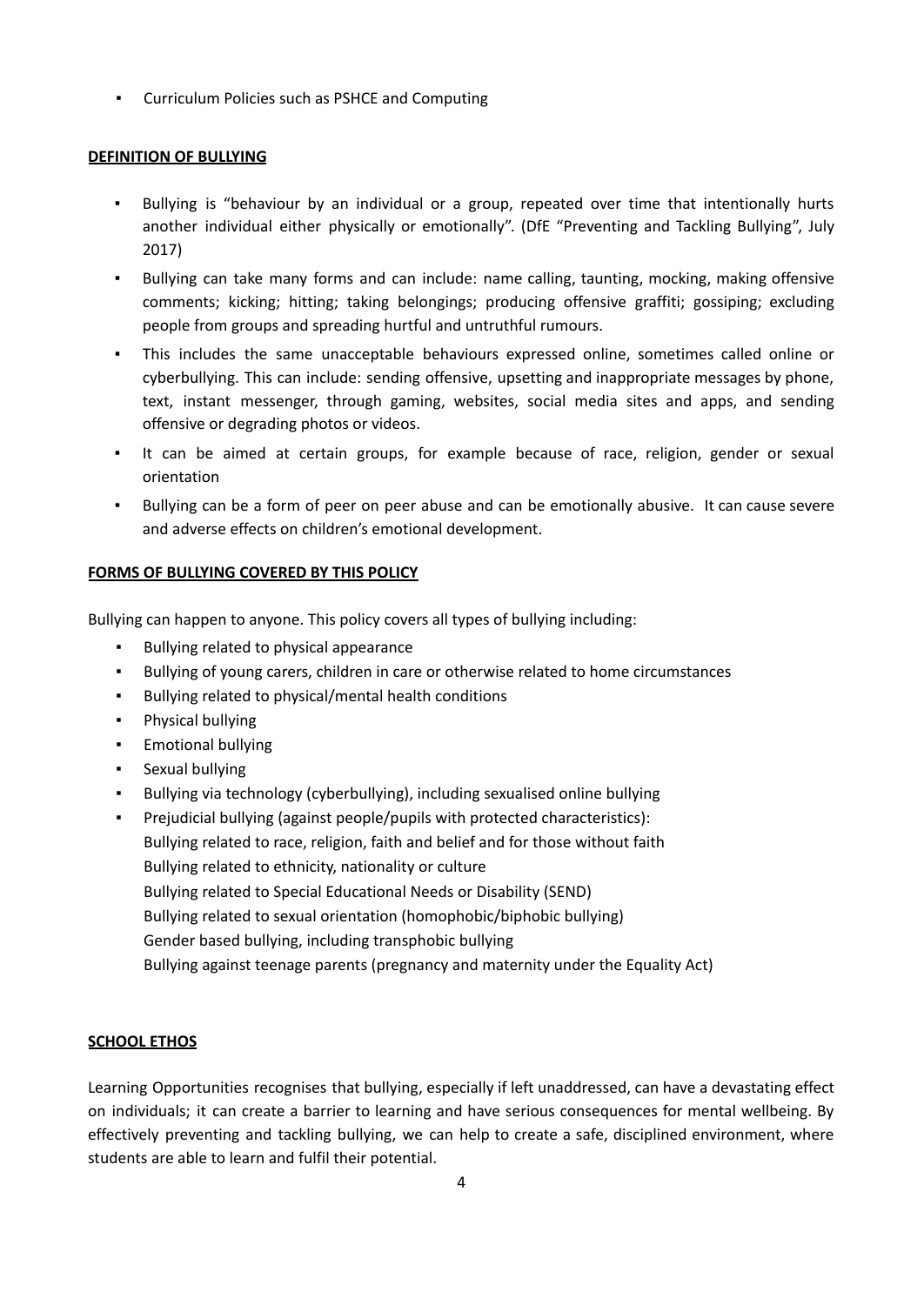We recognise that some members of our community may be more vulnerable to bullying and its impact than others; being aware of this will help us to develop effective strategies to prevent bullying from happening and provide appropriate support, if required.

However hard we try, it is inevitable that conflicts / bullying will sometimes occur. This behaviour is never desirable and will always be taken seriously. We believe that it is more appropriate to help students understand the impact of their behaviour, and to consider different ways to behave, rather than the immediate default being to punish them.

#### **ROLES & RESPONSIBILITIES**

Under the Independent School Standards Regulations 2014 the Proprietor of an Independent School is required to ensure that an effective anti-bullying strategy is drawn up and implemented. In addition, the Proprietor will take a lead role in monitoring and reviewing this policy.

It is the responsibility of:

- The Head Teacher to communicate this policy to the school community, to ensure that disciplinary measures are applied fairly, consistently and reasonably, and that a member of the senior leadership team has been identified to take overall responsibility – within Learning Opportunities the Head Teacher maintains overall responsibility.
- All staff to support, uphold and implement this policy accordingly.
- Parents/carers to support their children and work in partnership with the school.
- Students to abide by the policy.

#### **INVOLVEMENT OF STUDENTS**

*We will:*

- Involve students in policy writing and decision making at an appropriate level, to ensure that they understand the school's approach and are clear about the part they have to play to prevent bullying.
- Regularly canvas students' views on the extent and nature of bullying.
- Ensure that all students know how to express worries and anxieties about bullying.
- **•** Ensure that all students are aware of the range of consequences which may be applied against those engaging in bullying.
- Involve students in anti-bullying campaigns and in embedding messages in the wider school curriculum.
- Utilise 'student voice' in providing student led education and support as appropriate.
- Publicise the details of internal support, as well as external helplines and websites.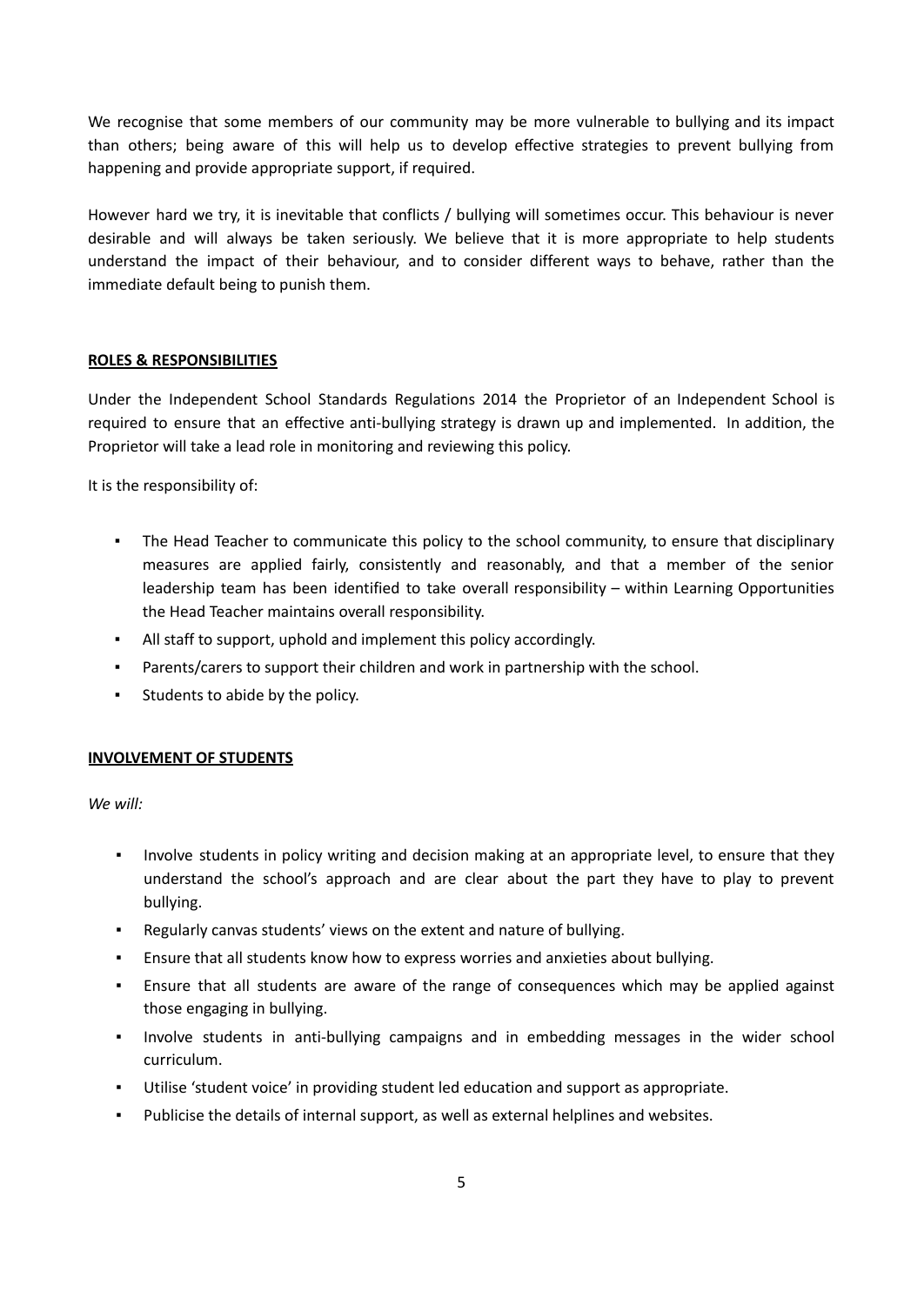▪ Offer support to students who have been bullied and to those who are bullying in order to address the problems they have.

### **INVOLVEMENT WITH PARENTS & CARERS**

We recognise that the success of Learning Opportunities Anti-Bullying Policy depends on the development of a whole school approach to positive and productive partnerships between parents/carers and students. This is based on a framework of honesty, openness and trust.

Any reports of bullying received from parents / carers will be forwarded to the Head Teacher or in their absence, the Deputy Head Teacher, who will:

- Ask for details and record information
- Follow-up with staff to ensure appropriate action has been taken and that Learning Opportunities anti-bullying policy has been implemented
- Arrange a mutually convenient date to meet with parents / carer to explain actions and to find out if the bullying has stopped.

Learning Opportunities recognise that it is more effective to involve parents / carers constructively at an early stage rather than as a last resort. The parents / carers of the alleged bully will be invited to a meeting to discuss behaviour using a problem solving approach.

*We will:*

- Take steps to involve parents and carers in developing policies and procedures, to ensure they are aware that the school does not tolerate any form of bullying.
- Make sure that key information about bullying (including policies and named points of contact) is available to parents/carers in a variety of formats, including via the school website.
- Ensure all parents/carers know who to contact if they are worried about bullying and where to access independent advice.
- Work with all parents/carers and the local community to address issues beyond the school gates that give rise to bullying.
- Ensure that parents / carers work with the school to role model positive behaviour for students, both on and offline.
- Ensure all parents/carers know about our complaints procedure and how to use it effectively, to raise concerns in an appropriate manner.

## **BYSTANDERS**

A bystander is "a person who does not become actively involved in a situation where someone else requires help" and in this way is understood to be a passive observer, an onlooker who watches something happening, but stays on the side-lines and doesn't intervene or get help, even if someone needs it. At Learning Opportunities, we encourage all students not to be bystanders, and teach that they all have a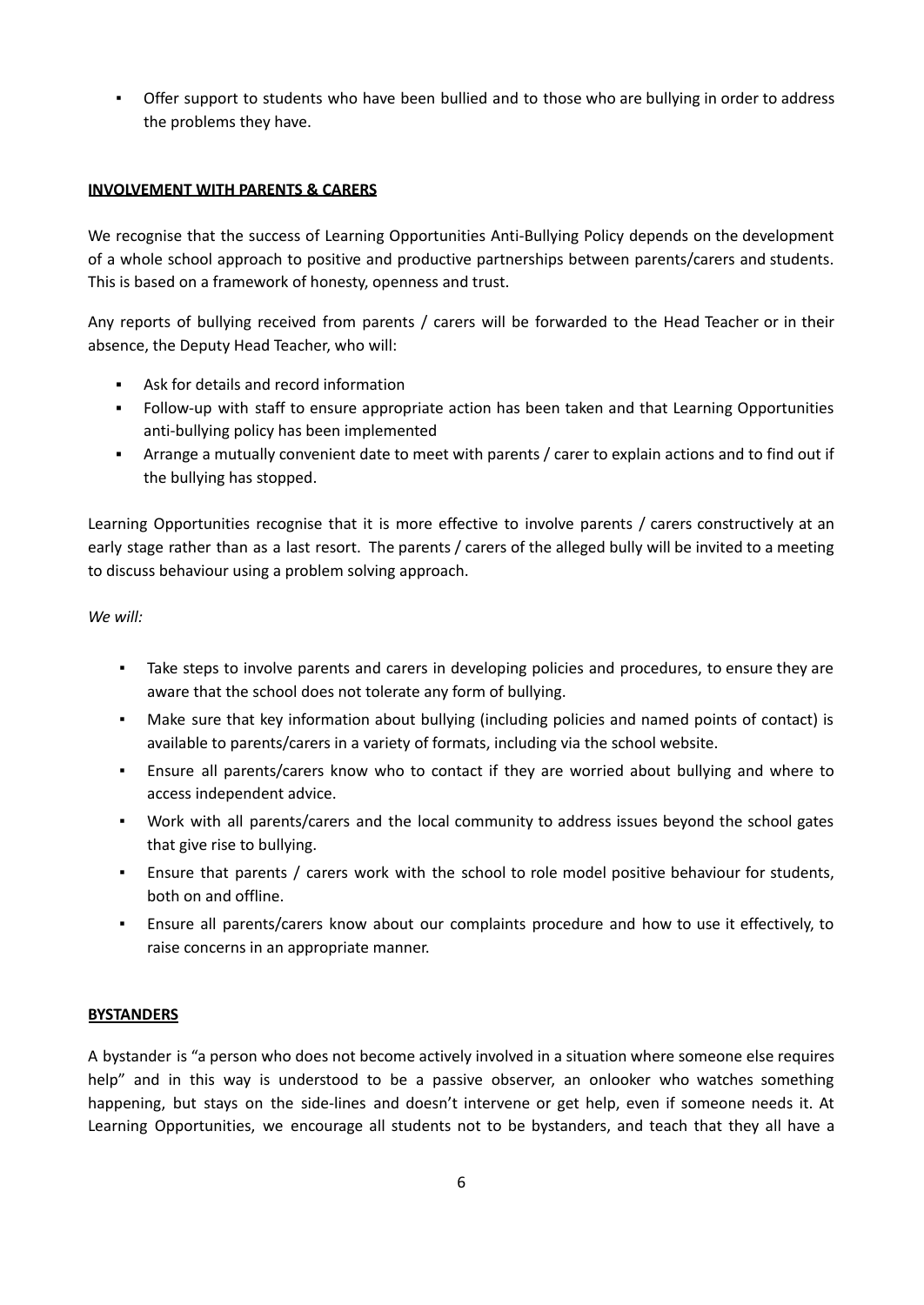responsibility to report bullying, or other unkind behaviour, if they see it. They also have a responsibility not to get involved in the bullying behaviour and to stand up to the perpetrators.

### **CLASSROOM MANAGEMENT**

Staff are aware that bullying may be subtle, and that the effect can be as serious as an overt physical assault.

### **Staff have a responsibility to:**

- Develop positive relationships with students
- **■** Maintain an ethos in which students accept / recognise that bullying is unacceptable
- Help students acquire the knowledge, skills and values that contribute to the development of non-bullying behaviour

### **Students are encouraged to:**

- Tell a member of staff what is happening
- Allow the bullied student to join in with activities, in order that no student is deliberately left out
- Tell the perpetrator to stop what they are doing and to show that they disapprove of their actions, e.g. by not smiling or laughing when someone is being bullied.

### **Use of the Curriculum**

Learning Opportunities provides a broad, balanced and flexible curriculum, which promotes spiritual, moral, cultural, emotional and physical development. Within this framework, staff raise awareness of the nature of bullying. Attention is drawn to the school's anti-bullying policy by challenging attitudes, in an attempt to develop increased understanding of the affect of bullying behaviour, and to promote a clearer understanding of how students can constructively manage their relationships with others.

### **Through the curriculum students will explore issues such as:**

- What is bullying?
- What causes people to bully each other?
- How does it feel to be bullied or to bully?
- What are the effects of bullying behaviour on bullied students, on students who bully others: on by standers?
- What would our school / society be like if bullying behaviour was acceptable?
- Why should we try not to bully each other?
- What can we do to stop bullying?
- What moral dilemmas do we face when we are confronted with bullying behaviour?

#### **SIGNS & SYMPTOMS**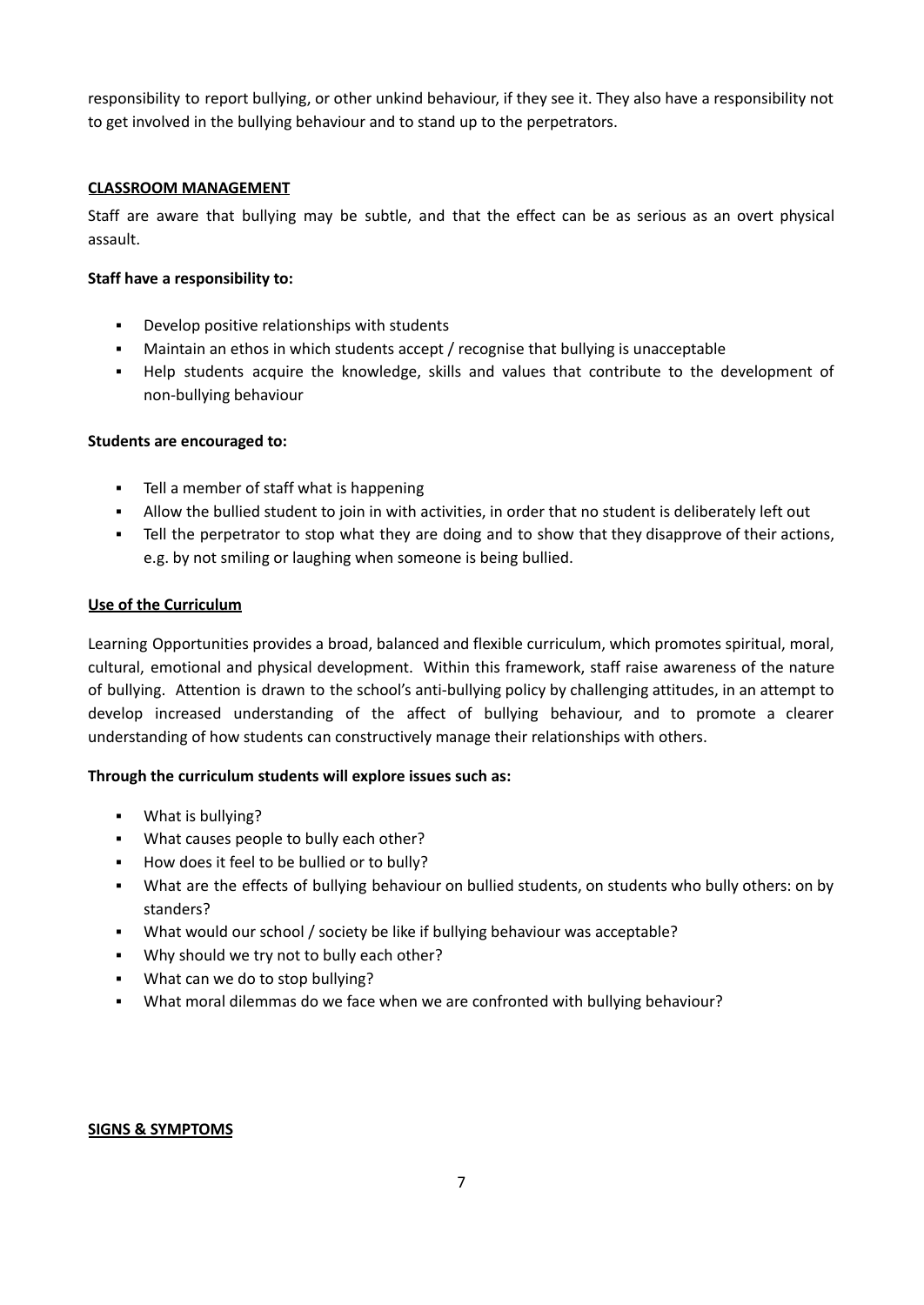It's important that members of staff, and parents and carers are aware of signs that **might suggest** a student is being bullied. Such signs could include:

- Changes to a daily routine, including difficulty in sleeping and waking in the night, or loss of appetite
- An unwillingness to go to school, illness in the morning or truanting
- Withdrawal from others, anxiety, or lacking in confidence
- Changes to attitude to school work
- Possessions which are damaged or "go missing"
- The need for money, or concerns about having sufficient money, as well as unexplained losses of money
- Unexplained cuts bruises, or changes to appearance
- Out of character aggressive, disruptive or unreasonable responses
- Being frightened or unwilling to say what is wrong
- Increased concern over use of a mobile phone or social media
- Attempts or threats of suicide or running away

These signs and behaviours could indicate several problems, but bullying should be considered a possibility and should be investigated where it is believed to be necessary.

If a student is struggling to come to school or has not been attending for any reason, a home visit from the DSL may be arranged.

### **PREVENTING BULLYING**

Learning Opportunities acknowledge that efficient and effective organisation is the key factor in reducing bullying and potential conflict. Staff have a corporate responsibility for initiating and participating in break time activities, and for ensuring the whereabouts of all students at all times. This includes:

- **•** Effective supervision at all times, with staff moving around the grounds, talking with students and anticipating potential difficulties
- Suspected problems being addressed quietly and promptly details to be forwarded to the Head Teacher, or in their absence a member of the SLT.

We work in a proactive way to teach students the essential social and emotional skills they need to make happy and effective relationships. To fulfil our aim of providing a friendly and safe environment for all students, the following strategies are used:

- **Restorative approaches:** All staff have received training to ensure a consistent, positive and mediatory approach is used to deal with issues between students in the school;
- **Raising awareness of bullying**: We will use various curriculum opportunities, assemblies, workshops and Tutor Time to help students. Bullying is openly discussed regularly.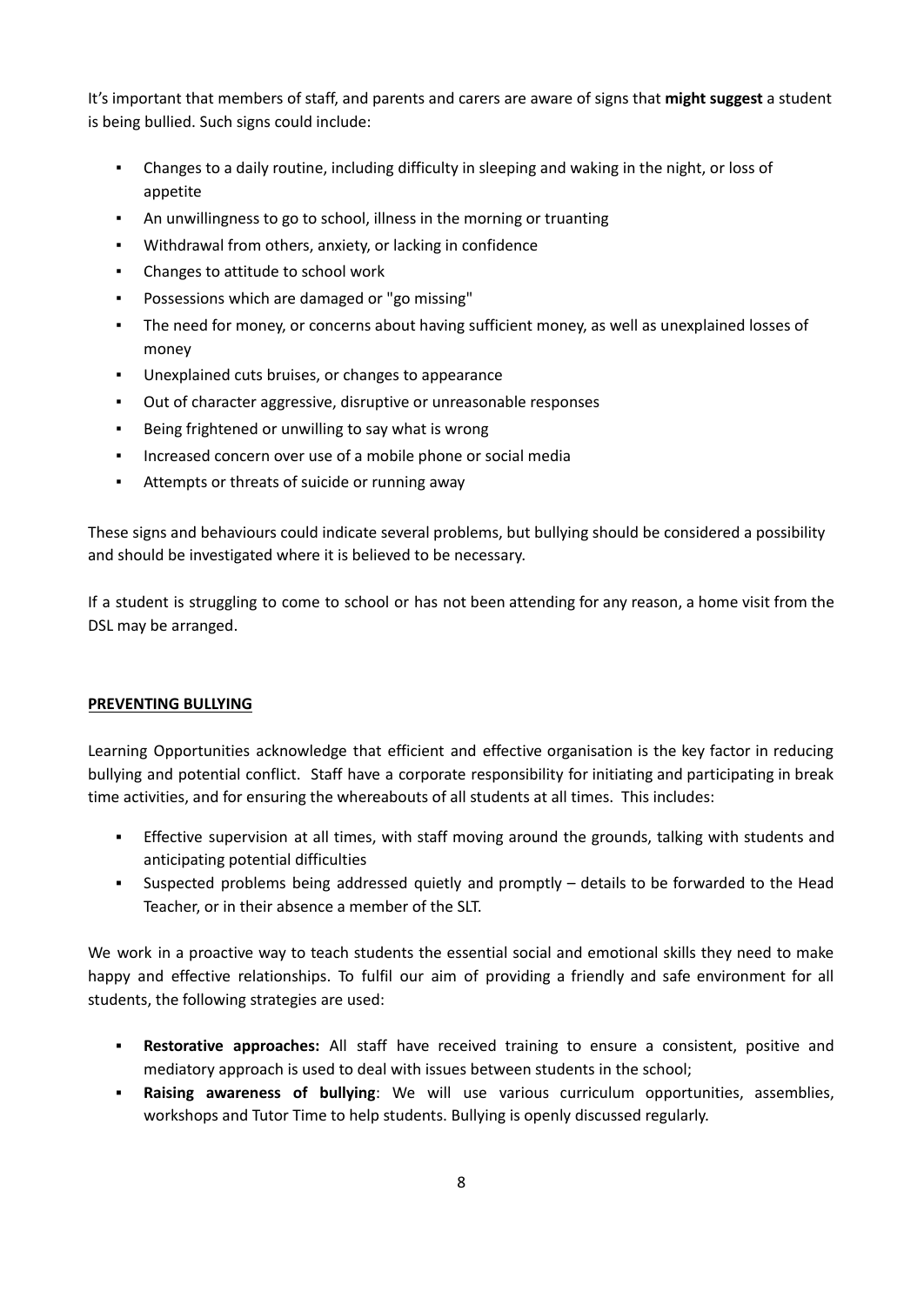- Students are encouraged to think about our school values through assemblies and class discussions, which are regularly linked to bullying;
- **PSHE** programme: Students are informed of their right to be and feel safe
- **Regular e-safety updates:** These are communicated to parents / carers in the newsletter, on our website and through the Digital Parenting Magazine;
- **Online-safety:** Students learn about this in computing and PSHE lessons and their understanding is reinforced throughout the school;
- **External online-safety training** for staff
- Positive, active play is encouraged at break times through effective deployment of staff,
- Child-friendly anti-bullying poster with input from the school council displayed throughout the school
- Celebrating success through weekly "Wonderwall"
- Class and whole school positive behaviour policy
- Open door policy.

## **Learning Opportunities policy is that play fighting is not acceptable.**

### *Environment*

The whole school community will:

- Create and support an inclusive environment which promotes a culture of mutual respect, consideration and care for others, which will be upheld by all.
- Recognise that bullying can be perpetrated or experienced by any member of the community, including adults and students (peer on peer abuse).
- Recognise the potential for students with SEN and disabilities to be disproportionately impacted by bullying and will implement additional pastoral support as required.
- Openly discuss differences between people that could motivate bullying, such as: children with different family situations, looked after children or those with caring responsibilities, religion, ethnicity, disability, gender, sexuality or appearance related difference
- Challenge practice and language (including 'banter') which does not uphold the school values of tolerance, non-discrimination and respect towards others.
- Be encouraged to use technology, especially mobile phones and social media positively and responsibly.
- Work with staff, the wider community and outside agencies to prevent and tackle concerns including all forms of prejudice-driven bullying.
- Actively create "safe spaces" for vulnerable students.
- Celebrate success and achievements to promote and build a positive school ethos.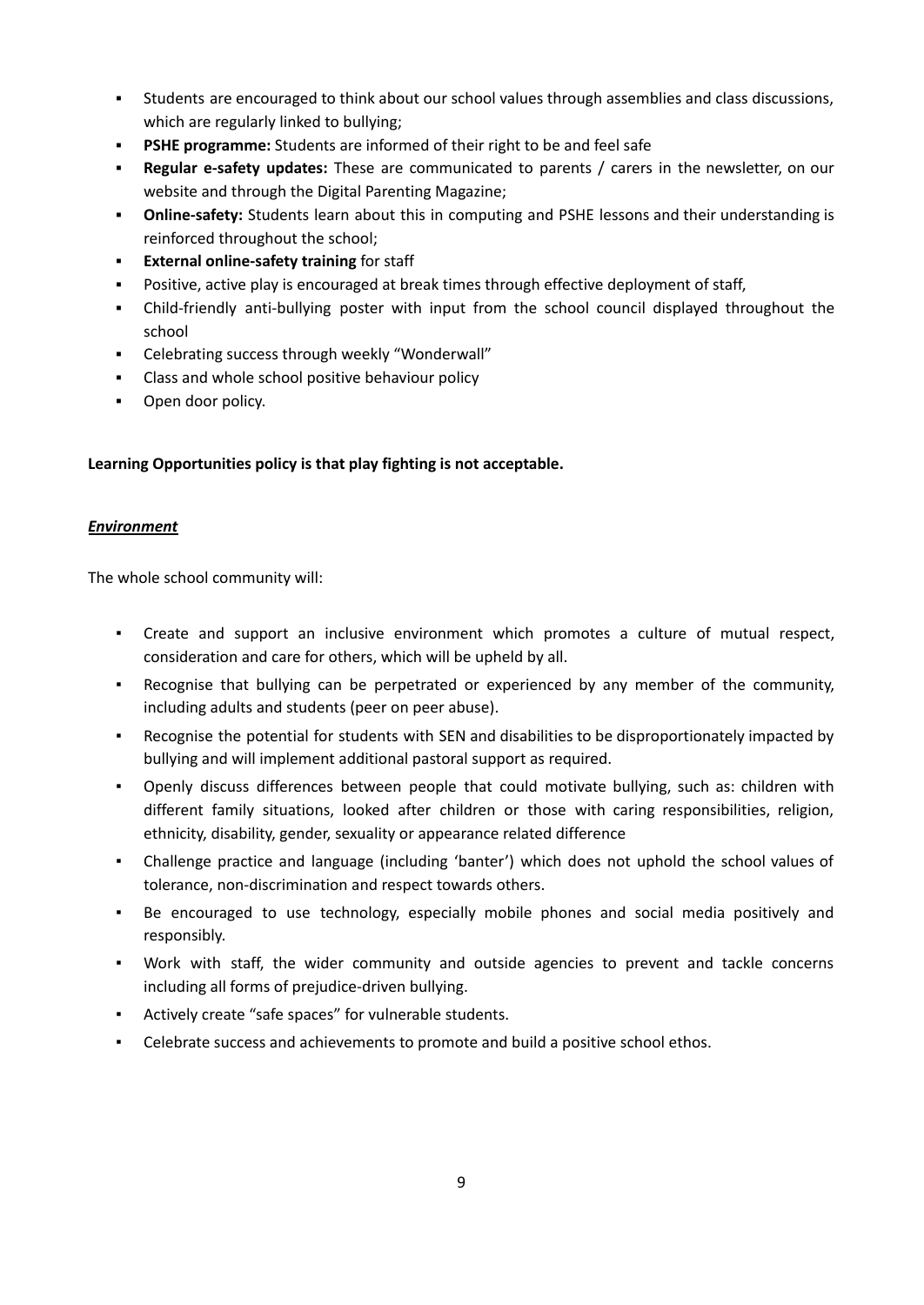### **REPORTING & RESPONDING TO BULLYING**

Each incident is dealt with individually and will take into consideration whether the perpetrator has been involved in any previous incidents of a similar nature.

- We will intervene by identifying and tackling bullying behaviour appropriately and promptly.
- **•** Ensure our students are aware that bullying concerns will be dealt with sensitively and effectively; that everyone should feel safe to learn and abide by the anti-bullying policy.
- We will provide appropriate support for the person being bullied making sure they are not at risk of immediate harm and will involve them and/or parents / carers in any decision-making, as appropriate. We recognise the potential impact of bullying on the wider family of those affected so will work in partnership with parents/carers regarding all reported bullying concerns and will seek to keep them informed at all stages.
- The Head Teacher/ designated safeguarding lead or another member of the SLT will interview all parties involved.
- The designated safeguarding lead will be informed of all bullying issues where there are safeguarding concerns.
- We will speak with and inform other staff members on a need to know basis.
- The school will ensure parents/carers are kept informed about the concern and action taken, as appropriate and in line with child protection and confidentially policies.
- Consequences and support for individuals will be implemented, in consultation with all parties concerned.
- An attempt will be made to help the bully (bullies) change their behaviour. This will include using a restorative approach to repair any harm and allow the perpetrator to accept responsibility.
- Where bullying is of a sexual nature, we will follow the school's child protection procedures
- If necessary, other agencies may be consulted or involved, such as: the police (if a criminal offence has been committed) or other local services including early help or children's social care (if a child is felt to be at risk of significant harm).
- Where the bullying takes place off school site or outside of normal school hours (including cyberbullying), the school will ensure that the concern is fully investigated. If required the DSL will collaborate with other schools. Appropriate action will be taken, including providing support and implementing sanctions in school in accordance with this policy and the school's Positive Behaviour policy.
- A clear and precise account of the incident will be recorded by the school in accordance with existing procedures. This will include recording appropriate details regarding decisions and action taken using 'My Concern'.
- Any reported bullying or harassment of staff will be dealt with through this policy and Learning Opportunities Harassment procedures as appropriate.
- Deal promptly with grievances regarding the school response to bullying in line with our complaints policy.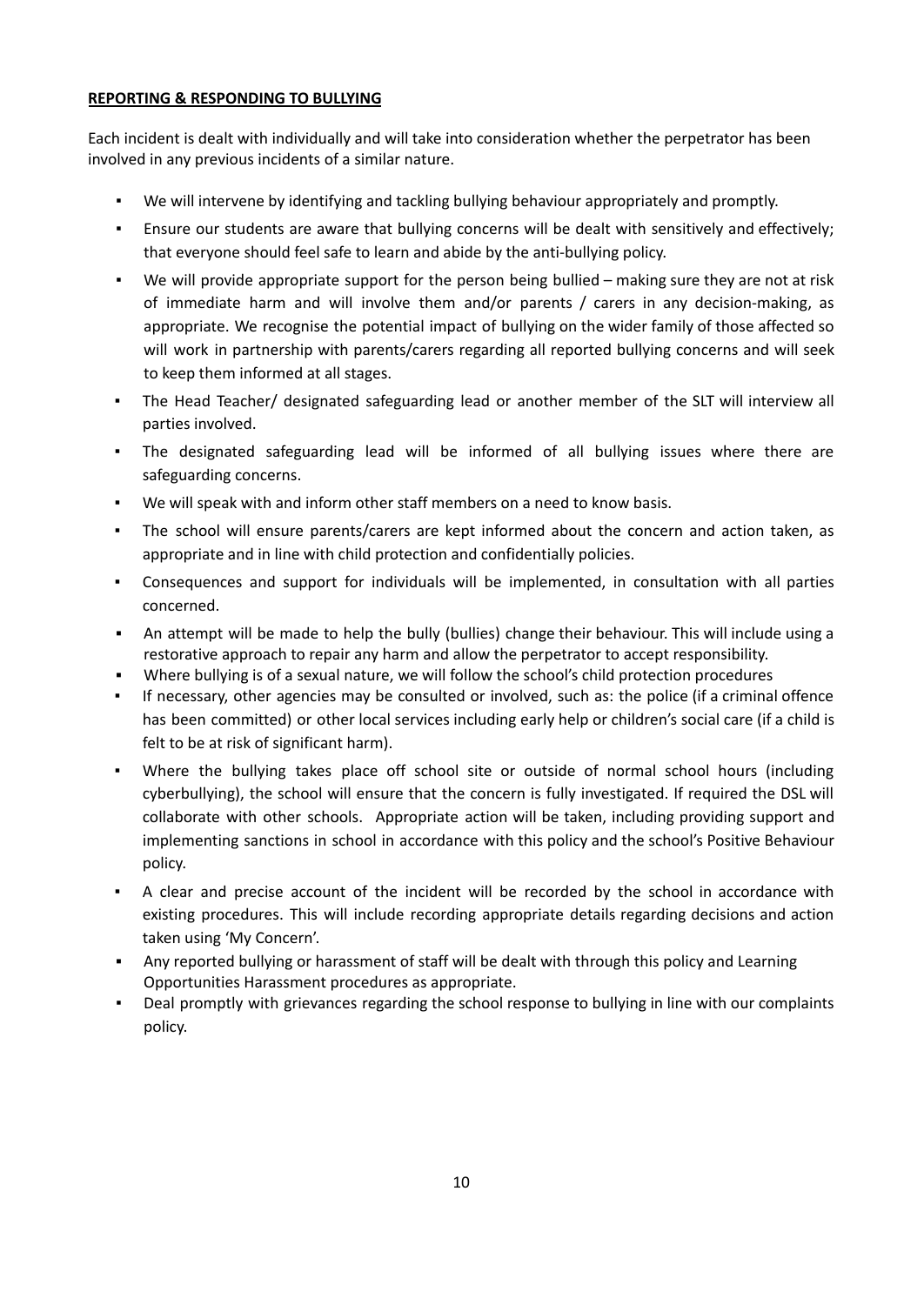### **Specific forms of bullying:**

### *Sexualised online bullying*

Learning Opportunities recognises that sexualised online bullying is classified as a form of sexual harassment.

When responding to cyberbullying concerns, the school will:

- Reassure all victims that they are being taken seriously and that they will be supported and kept safe.
- **•** Ensure that victims are never given the impression that they are creating a problem by reporting sexual violence or sexual harassment.
- Support the victim to realise that they have done the right thing in making a report they will never be made to feel ashamed.

If staff have a concern about a student or a student makes a report to them, they will follow the referral process as set out in our safeguarding / child protection policy. As is always the case, if staff are in any doubt as to what to do they should speak to a designated safeguarding lead.

### *Cyberbullying*

When responding to cyberbullying concerns, the school will:

- Act as soon as an incident has been reported or identified.
- Provide appropriate support for the person who has been cyberbullied and work with the person who has carried out the bullying to ensure that it does not happen again.
- Encourage the person being bullied to keep any evidence (screenshots) of the bullying activity to assist any investigation.
- Take all available steps where possible to identify the person responsible. This may include:
	- looking at use of the school systems;
		- identifying and interviewing possible witnesses;
		- contacting the service provider and the police, if necessary.
- Work with the individuals and online service providers to prevent the incident from spreading and assist in removing offensive or upsetting material from circulation. This may include:
	- contacting a service provider to remove content if those involved are unable to be identified or if those involved refuse to or are unable to delete content.
	- Confiscating and searching students' electronic devices, such as mobile phones, in accordance with the law and the DfE searching and confiscation guidance.
	- Requesting the deletion of content posted online if they contravene school behavioural policies.
- Ensure that consequences are applied to the person responsible for the cyberbullying; the school will take steps to change the attitude and behaviour of the bully, as well as ensuring access to any additional help that they may need.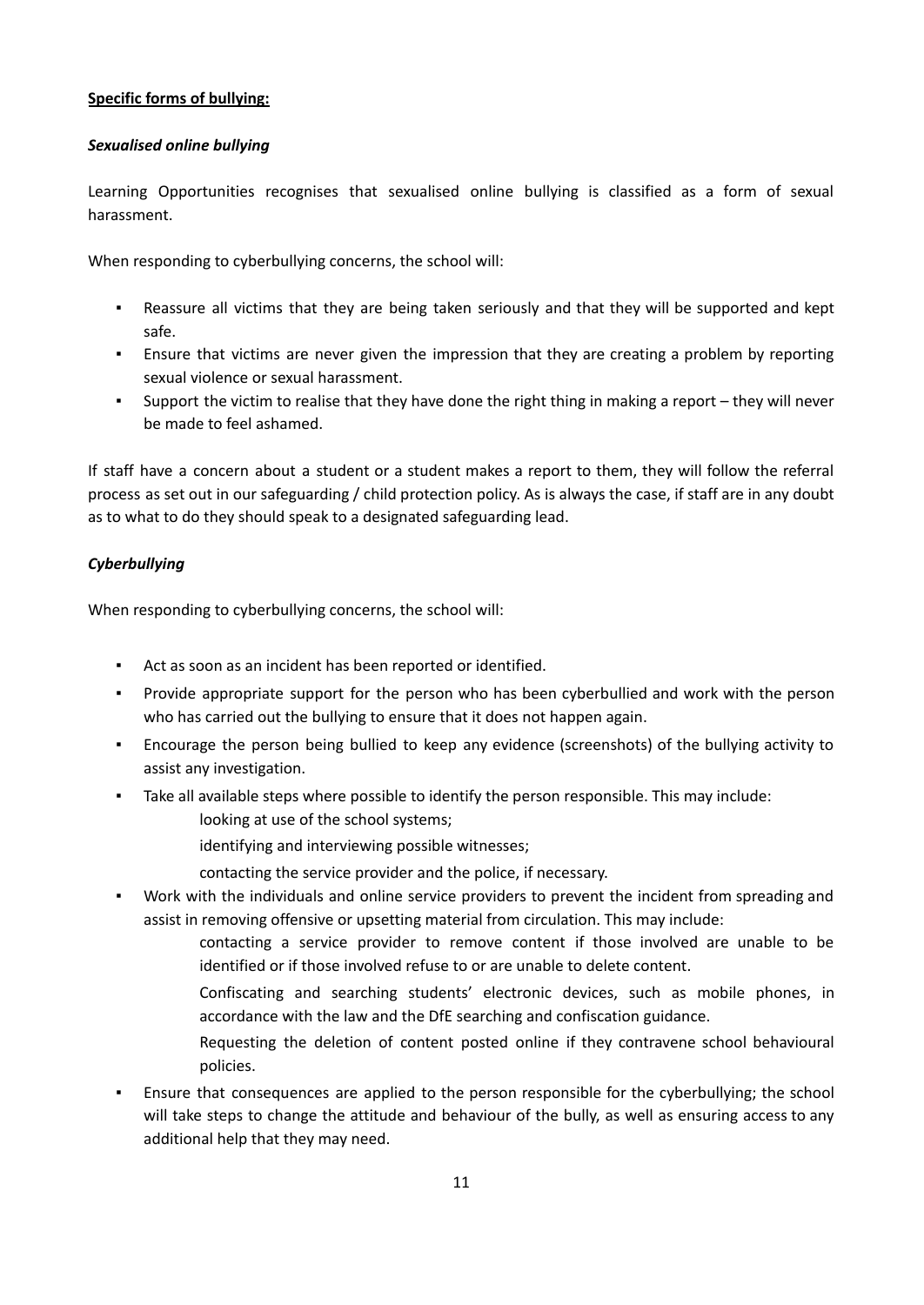- Inform the police if a criminal offence has been committed.
- Provide information to staff and students regarding steps they can take to protect themselves online. This may include:
	- advising those targeted not to retaliate or reply;
	- providing advice on blocking or removing people from contact lists;
	- helping those involved to think carefully about what private information they may have in the public domain.

### *Homophobic Bullying*

Homophobic bullying is that which is motivated by a prejudice against lesbian, gay or bisexual people.

Homophobic bullying can be experienced by anyone, regardless of their sexual orientation.

In addition to following Anti-bullying procedures we will also promote the following:

- **•** Prevention is the first step in our strategy to remove homophobic bullying, therefore the use of PSHCE lessons plays a crucial role in this aspect of our strategy.
- We will ensure that students are aware that homophobic language will not be tolerated in school
- All incidents of homophobic language will be dealt with appropriately, ensuring that students are aware of the effects such language has on people.
- If a student makes persistent remarks their parents / carers will be contacted immediately. In the event of the problem continuing, the parents / carers will be invited into school to discuss the issue in more detail and to consider possible consequences.

## *Racist Bullying (Bullying around Race, Religion and Culture)*

The term Racist Bullying refers to a range of hurtful behaviours, both physical and psychological, that makes a person feel unwelcome, marginalised, excluded, powerless or worthless because of their colour, ethnicity, culture, faith, community, national origin or national status.

In addition to following our Anti-Bullying Procedures we will also ensure:

- that prevention is the first step in our strategy to remove racist bullying. The use of PSHCE lessons plays a crucial role in this aspect of our strategy, providing information in order for students to fully understand the consequences of such language and behaviour.
- That students are aware that racist bullying will not be tolerated in school, and the effects such language has on people
- All incidents of racist bullying will be recorded and dealt with appropriately.
- If a student makes persistent remarks parents / carers will be contacted immediately and if necessary invited into school to discuss the incident.

The school may deem it necessary to contact the police depending on the severity of the situation.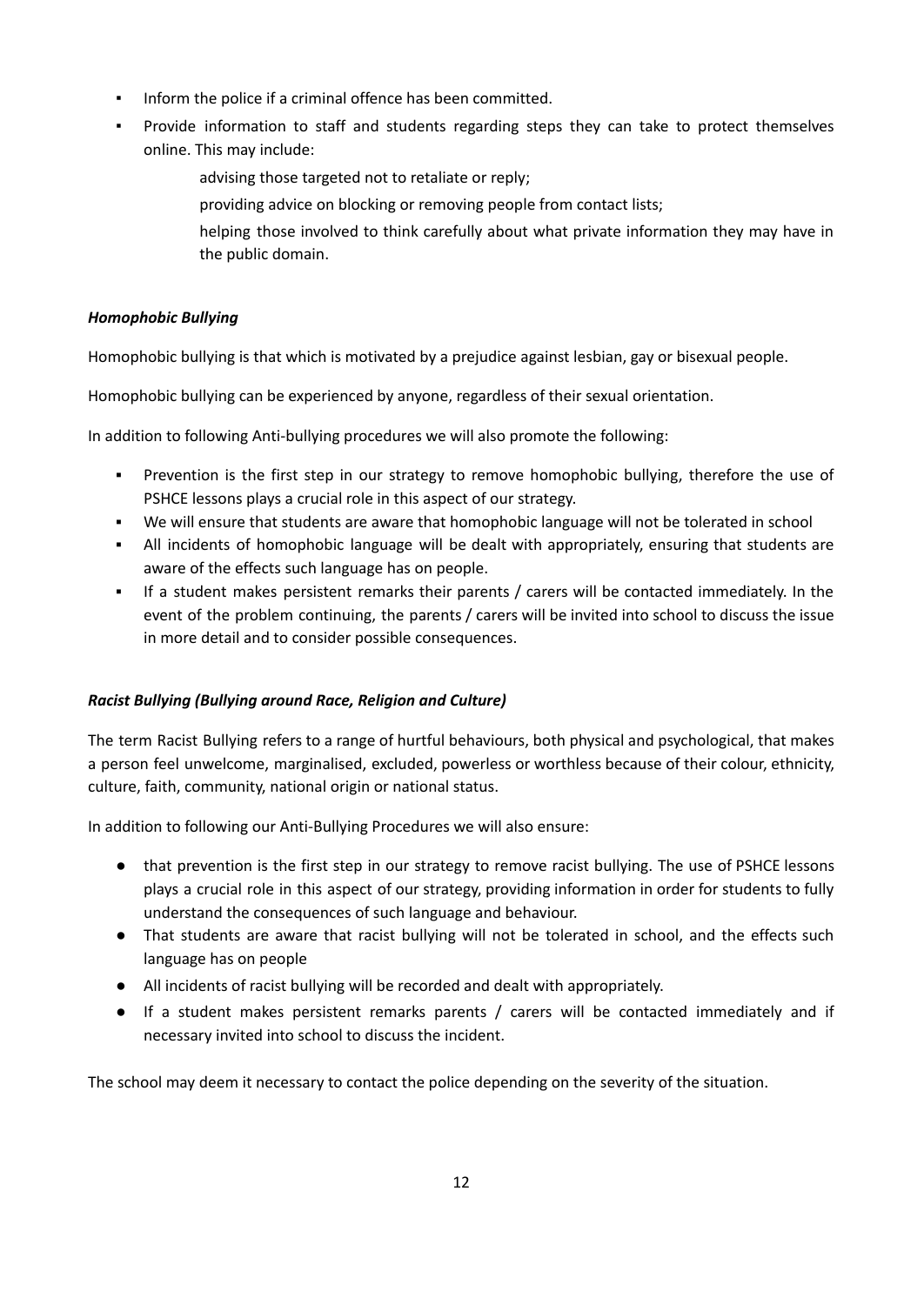The school is duty bound to record all racist incidents. We will do this using our electronic recording system 'My Concern'.

### **SUPPORTING STUDENTS**

*Students who have been bullied will be supported by:*

- being heard
- Reassuring the student and providing continuous support.
- Offering an immediate opportunity to discuss the experience with their teacher, the designated safeguarding lead, or a member of staff of their choice.
- Being advised to keep a record of the bullying as evidence and discuss how respond to concerns and build resilience as appropriate.
- Working towards restoring self-esteem and confidence.
- Providing ongoing support; this may include: working and speaking with staff, offering formal counselling, engaging with parents and carers.
- Where necessary, working with the wider community and local/national organisations to provide further or specialist advice and guidance; this could include support through Early Help or Specialist Children's Services, or support through Children & Young People's Mental Health Services (CYPMHS).

*Students who have perpetrated the bullying will be helped by:*

- Discussing what happened, establishing the concern and the need to change.
- Informing parents/carers to help change the attitude and behaviour of the child.
- Providing appropriate education and support regarding their behaviour or actions.
- If online, requesting that content be removed and reporting accounts/content to service provider.
- Sanctioning, in line with the school's Positive Behaviour Management policy; this may include official warnings, removal of privileges (including online access when encountering cyberbullying concerns), and fixed-term or permanent exclusions.
- Where necessary, working with the wider community and local/national organisations to provide further or specialist advice and guidance; this may include involvement from the Police or referrals to Early Help, Specialist Children's Services, or Children & Young People's Mental Health Services (CYPMHS) as appropriate.

### **SUPPORTING ADULTS**

Our school takes measures to prevent and tackle bullying among students; however, it is equally important to recognise that bullying of staff and parents / carers, whether by students, parents / carers or other staff members, is unacceptable.

*Adults (staff and parents) who have been bullied or affected will be supported by:*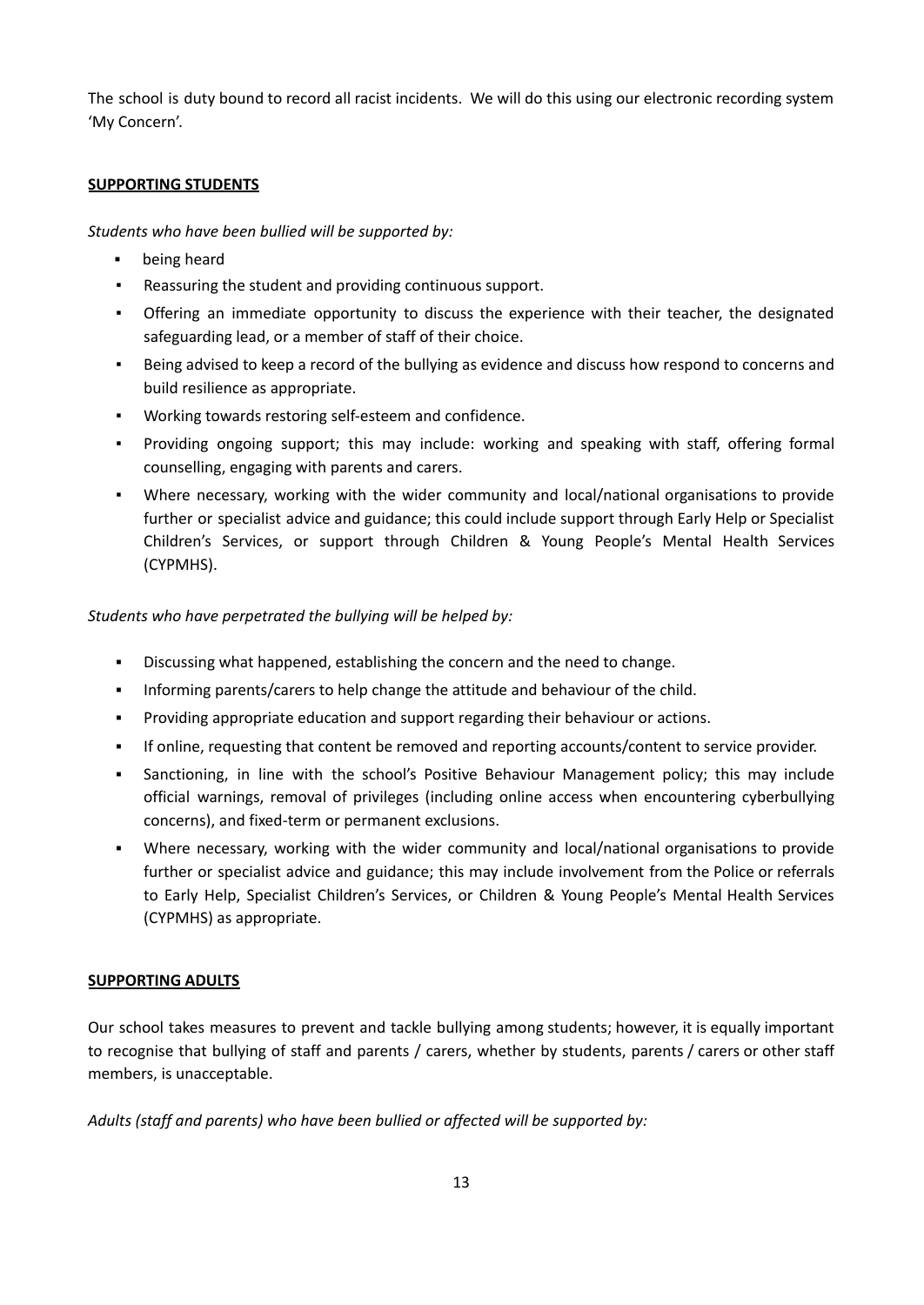- Offering an immediate opportunity to discuss the concern with the headteacher, designated safeguarding lead or another member of the SLT.
- Advising them to keep a record of the bullying as evidence and discuss how to respond to concerns and build resilience, as appropriate.
- Where the bullying takes place off school site or outside of normal school hours (including online), the school will still investigate the concern and ensure that appropriate action is taken in accordance with the schools Positive Behaviour policy.
- Reporting offensive or upsetting content and/or accounts to the service provider, where the bullying has occurred online.
- Reassuring and offering appropriate support.
- Working with the wider community and local/national organisations to provide further or specialist advice and guidance.

## *Adults (staff and parents / carers) who have perpetrated the bullying will be helped by:*

- Discussing what happened with the headteacher to establish the concern.
- Establishing whether a legitimate grievance or concern has been raised and signposting to the school's official complaints procedures.
- If online, requesting that content be removed.
- Instigating disciplinary, civil or legal action as appropriate or required.

## **MONITORING & REVIEW - putting policy into practice**

- We will ensure that we regularly monitor and evaluate mechanisms to ensure that the policy is being consistently applied.
- Incidents and patterns of behaviour are tracked through our safeguarding tracking system. The analysis is used to impact practice and policy.
- Any issues identified will be incorporated into the school's action planning.
- The headteacher will be informed of bullying concerns, and report to the Proprietor on a regular basis on incidents of bullying, including outcomes.

## **USEFUL LINKS & SUPPORT ORGANISATIONS**

- **Anti-Bullying Alliance: [www.anti-bullyingalliance.org.uk](http://www.anti-bullyingalliance.org.uk)**
- Childline: [www.childline.org.uk](http://www.childline.org.uk)
- **·** Family Lives: [www.familylives.org.uk](http://www.familylives.org.uk)
- **·** Kidscape: [www.kidscape.org.uk](http://www.kidscape.org.uk)
- MindEd: [www.minded.org.uk](http://www.minded.org.uk)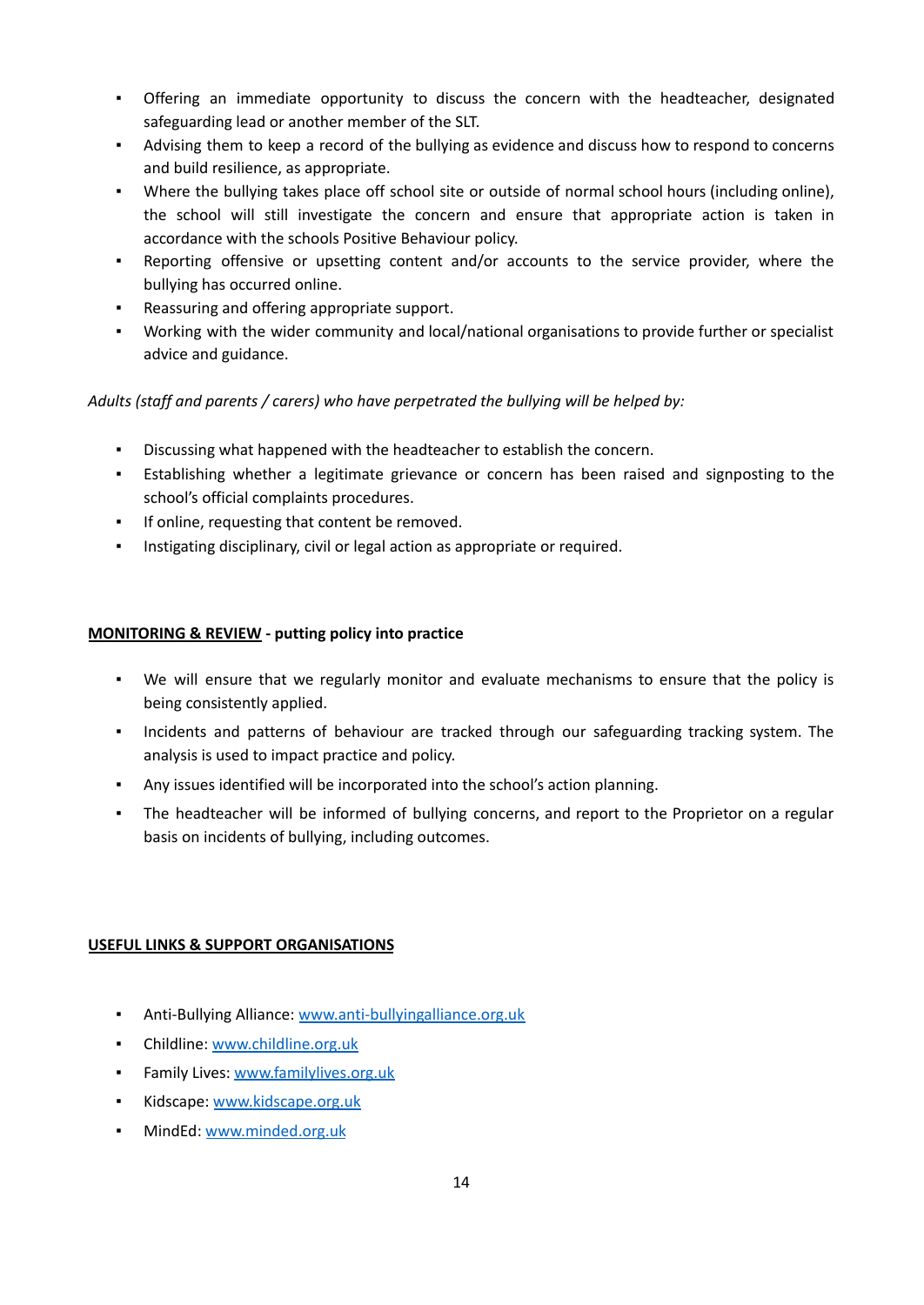- **NSPCC: [www.nspcc.org.uk](http://www.nspcc.org.uk)**
- **The BIG Award: [www.bullyinginterventiongroup.co.uk/index.php](http://www.bullyinginterventiongroup.co.uk/index.php)**
- **PSHE Association: [www.pshe-association.org.uk](http://www.pshe-association.org.uk)**
- Restorative Justice Council: [www.restorativejustice.org.uk](http://www.restorativejustice.org.uk)
- **The Diana Award: [www.diana-award.org.uk](http://www.diana-award.org.uk)**
- **·** Victim Support: [www.victimsupport.org.uk](http://www.victimsupport.org.uk)
- **Young Minds: [www.youngminds.org.uk](http://www.youngminds.org.uk)**
- **Young Carers: [www.youngcarers.net](http://www.youngcarers.net)**
- The Restorative Justice Council: [www.restorativejustice.org.uk/restorative-practice-schools](http://www.restorativejustice.org.uk/restorative-practice-schools)

#### **SEND**

- **Changing Faces: [www.changingfaces.org.uk](http://www.changingfaces.org.uk)**
- **Mencap: [www.mencap.org.uk](http://www.mencap.org.uk)**
- Anti-Bullying Alliance Cyberbullying and children and young people with SEN and disabilities: [www.cafamily.org.uk/media/750755/cyberbullying\\_and\\_send\\_-\\_module\\_final.pdf](http://www.cafamily.org.uk/media/750755/cyberbullying_and_send_-_module_final.pdf)
- DfE: SEND code of practice: [www.gov.uk/government/publications/send-code-of-practice-0-to-25](http://www.gov.uk/government/publications/send-code-of-practice-0-to-25)

#### **Cyberbullying**

- Childnet International: [www.childnet.com](http://www.childnet.com)
- **Digizen: [www.digizen.org](http://www.digizen.org)**
- Internet Watch Foundation: [www.iwf.org.uk](http://www.iwf.org.uk)
- **·** Think U Know: [www.thinkuknow.co.uk](http://www.thinkuknow.co.uk)
- UK Safer Internet Centre: [www.saferinternet.org.uk](http://www.saferinternet.org.uk)
- The UK Council for Child Internet Safety (UKCCIS) [www.gov.uk/government/groups/uk-council-for-child-internet-safety-ukccis](http://www.gov.uk/government/groups/uk-council-for-child-internet-safety-ukccis)

#### **Race, religion and nationality**

- Anne Frank Trust: [www.annefrank.org.uk](http://www.annefrank.org.uk)
- **EXECCITE: WWW.Kickitout.org**
- Report it: [www.report-it.org.uk](http://www.report-it.org.uk)
- **Stop Hate: [www.stophateuk.org](http://www.stophateuk.org)**
- **·** Tell Mama: [www.tellmamauk.org](http://www.tellmamauk.org)
- **Educate against Hate: [www.educateagainsthate.com/](http://www.educateagainsthate.com/)**
- Show Racism the Red Card: [www.srtrc.org/educational](http://www.srtrc.org/educational)